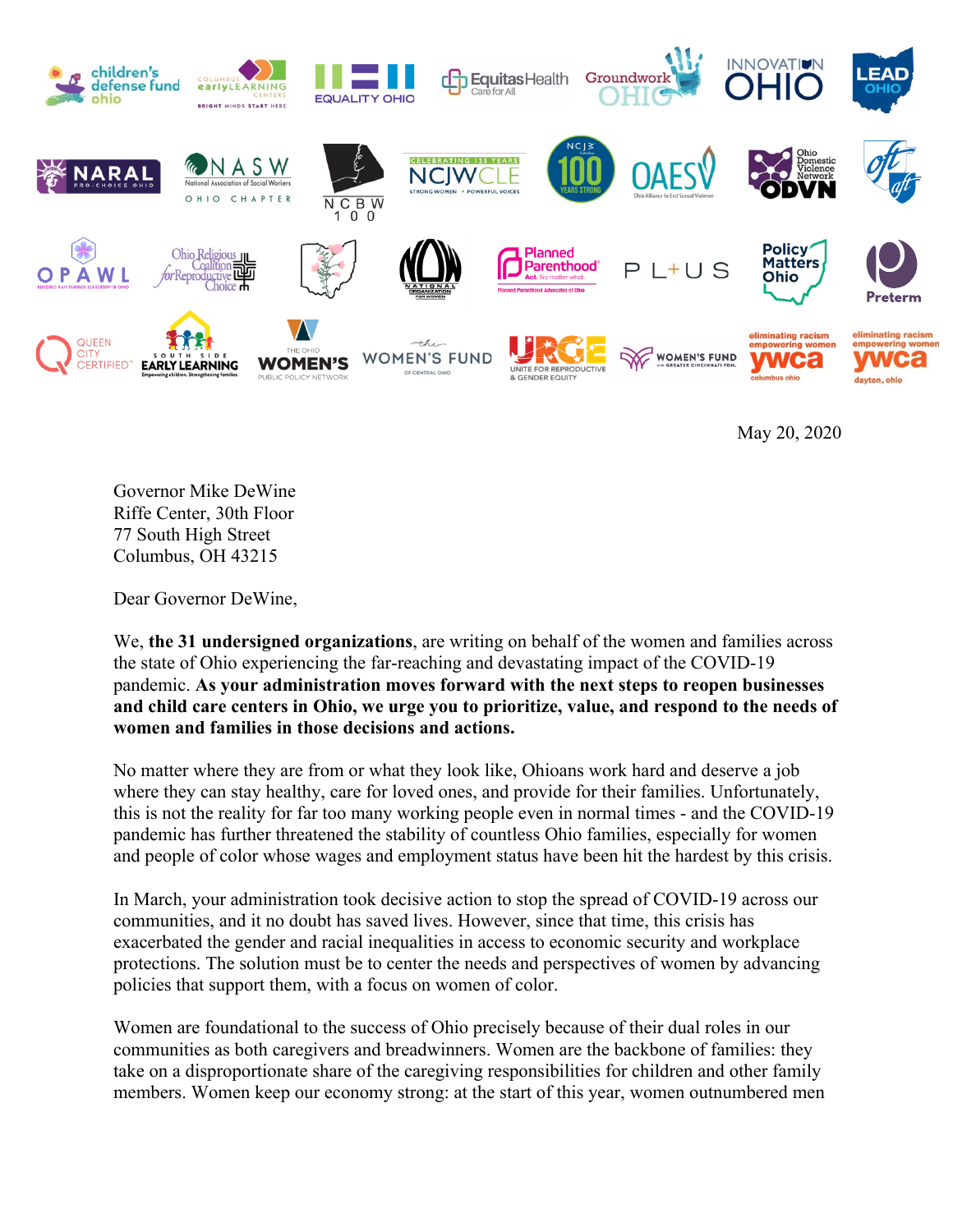in the workforce, and they are sole, primary, or co-breadwinners in nearly two-thirds (67 percent) of families.<sup>i</sup> In fact in Ohio, 85 percent of Black mothers, 62 percent of Latina mothers, and 53 percent of white mothers are key family breadwinners in their households.<sup>ii</sup>

These are the facts in normal times. In the COVID-19 crisis, the importance of women in our economy and families is exponentially greater, as they are on the frontlines of this pandemic both as caregivers within their families and as the majority of frontline, essential workers. Yet the precariousness of their incomes is greater too: in April, women's overall unemployment reached above 15 percent, which is the highest it has been since the Bureau of Labor began reporting data by gender in 1948. For African American and Latinx women, it is even higher at 16.4 percent and 20.2 percent unemployment respectively.<sup>iii</sup>

As Ohio's economy opens up, women's ability to return to work and the wages that they earn will be crucial to support their households during this crisis. For many working women and working mothers, the option to return to work is impossible without access to care for their children and other dependent family members. Due to school closures and regulations on summer activities prompted by the coronavirus outbreak, reliable childcare and enrichment activities for youth and young children are harder than ever to find.

What's more, high-quality care for young children has long been difficult to afford in Ohio. The average cost of quality child care for a one-year-old in Ohio is nearly \$15,000 a year, which puts an unrealistic burden on most household budgets.iv Now, due to the COVID-19 pandemic, the already strained childcare system could break completely without adequate funding for providers and thoughtful steps to better support families and transform the system.

The care that women provide to their families extends beyond dependent children. In Ohio, 1.4 million people - disproportionately women - are currently caring for an aging loved one.<sup>v</sup> Their ability to participate in the workforce typically relies on a web of other supports - many of which are now compromised or unavailable.

## **As you and your administration move forward with the re-opening of child care centers across the state, we urge you to take the following recommendations into consideration to ensure that no family is left behind:**

- **Ensure that, along with child care providers, business owners, and health experts, a diverse representation of working parents, caregivers, and advocates have a seat at the table to guide our state's response;**
- **Strengthen work-from-home guidance for Ohio employers to ensure that working people who have the ability to work remotely can do so, even as more businesses begin to reopen workplaces;**
- **Guarantee job protection for working parents and caregivers who are required to return to work but are unable to access care for their family;**
- **Expand unemployment compensation eligibility to allow access to benefits for any working person with caregiving responsibilities who is forced to leave their job if they are unable to secure care;**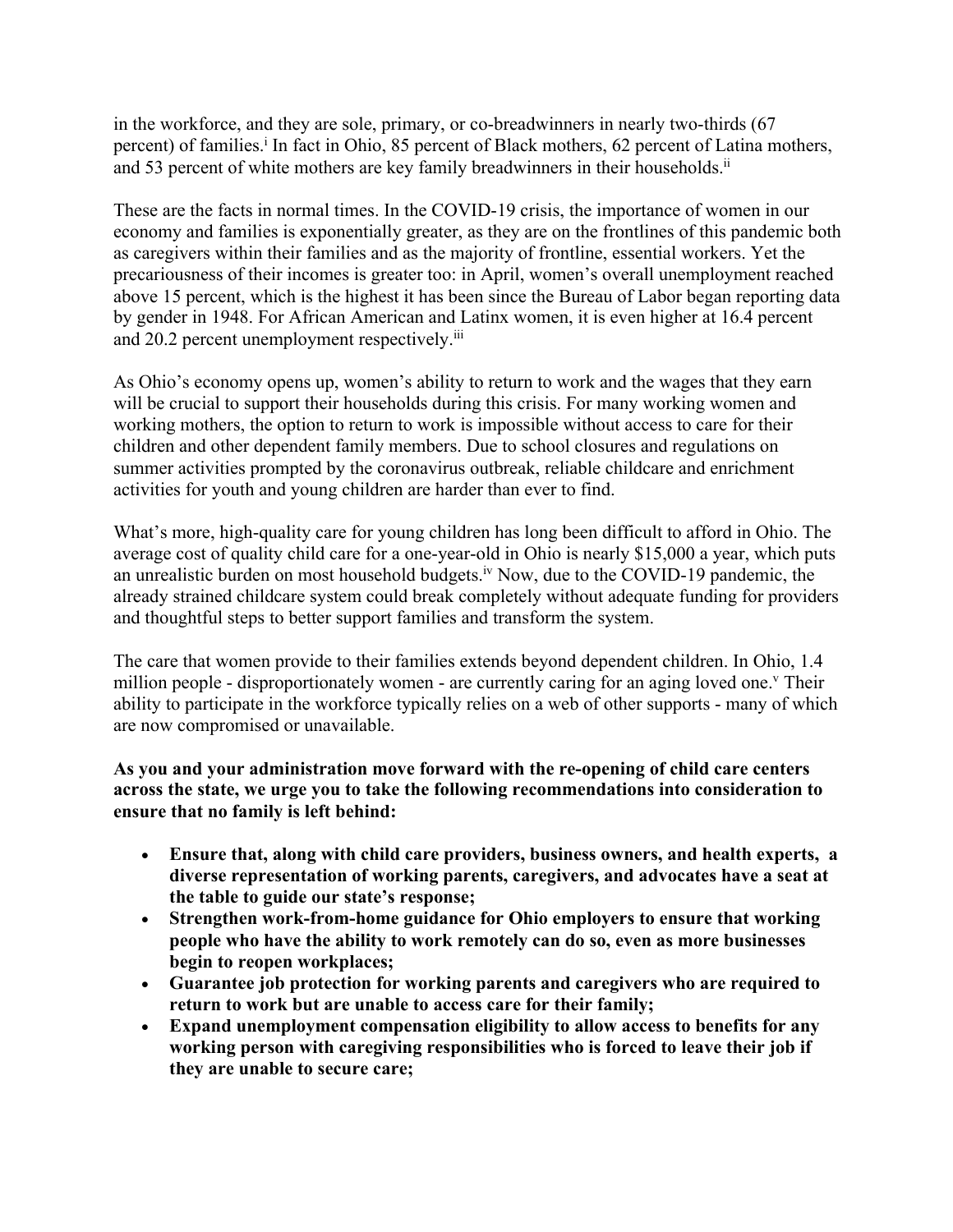- **Ensure that solutions to provide care options for working people are comprehensive and include caregivers of elders and family members with disabilities;**
- **Launch an educational campaign in the state to raise awareness for employers and working people about the federal emergency paid sick and paid leave provisions that extend coverage to eligible working people who need leave to provide care to a child whose school or care provider is closed, or whose care provider is unavailable due to COVID-19;**
- **Utilize CARES Act funding to address gaps in the federal emergency paid sick and paid leave provisions for child care access, including providing full wage replacement and extending benefits to the millions of people exempted from coverage;**
- **Call on Congress to pass coronavirus-relief legislation to:**
	- o **fill the gaps in coverage for paid sick days and paid leave provisions for child care (full wage replacement and extending coverage to those currently exempted)**
	- o **provide additional state support in the form of dedicated, flexible funding for child care providers to ensure the strained child care system has the funding support it needs to adhere to health and safety protocols, sustain operations, and invest in childcare workers**

Without thoughtful attention to and timely action on these needs, far too many Ohioans disproportionately women - will be forced to make the impossible choice between caring for a loved one and earning a paycheck.

We believe that the measure of success for our nation, our state, and our communities is in large part determined by the success of women. **The reality is: We cannot rebuild our economy and revitalize our communities through this crisis without investing in solutions that center women. That means recognizing the dual role that many women play as caregivers and breadwinners in their families - and responding in kind.**

Sincerely:

- 1. Children's Defense Fund, Ohio
- 2. Columbus Early Learning Centers
- 3. Equality Ohio
- 4. Equitas Health
- 5. Groundwork Ohio
- 6. Innovation Ohio
- 7. LEAD Ohio
- 8. NARAL Pro-Choice Ohio
- 9. National Association of Social Workers, Ohio Chapter
- 10. National Coalition of 100 Black Women Central Ohio Chapter
- 11. National Council of Jewish Women/Cleveland
- 12. National Council of Jewish Women, Columbus Section
- 13. Ohio Alliance to End Sexual Violence
- 14. Ohio Domestic Violence Network